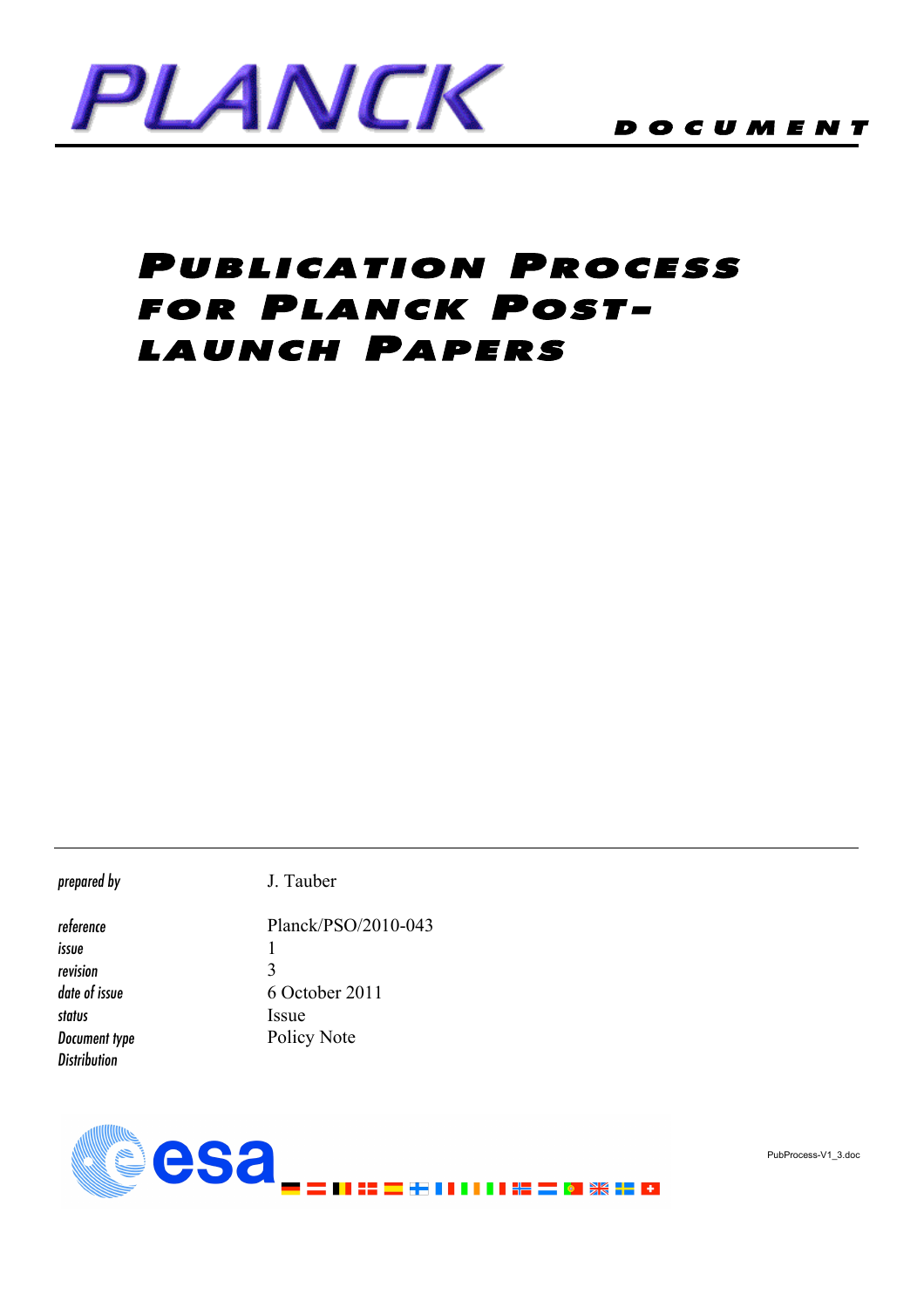

*page 2 of 18*

|                                           |                      | P P R O V A L        |                                |                                                                 |
|-------------------------------------------|----------------------|----------------------|--------------------------------|-----------------------------------------------------------------|
| Title                                     |                      |                      |                                | $\overline{3}$<br>$\mathbf{1}$<br>revision<br>issue             |
| author                                    |                      |                      |                                | date                                                            |
|                                           |                      |                      |                                |                                                                 |
| approved by                               | Planck Science Team  |                      |                                | date<br>1 June 2010<br>15 October<br>2010<br>10 October<br>2011 |
| reason for change                         | CHANGE LOG           | issue                | revision                       | date                                                            |
|                                           |                      | $\mathbf{1}$         | $\mathbf{1}$<br>$\overline{3}$ | 10 October<br>6 October 2011                                    |
|                                           | <b>CHANGE RECORD</b> | Issue: 1 Revision: 3 |                                |                                                                 |
| reason for change                         |                      | page(s)              |                                | paragraph(s)                                                    |
| Add publication of conference proceedings |                      | Section 9 mainly     |                                |                                                                 |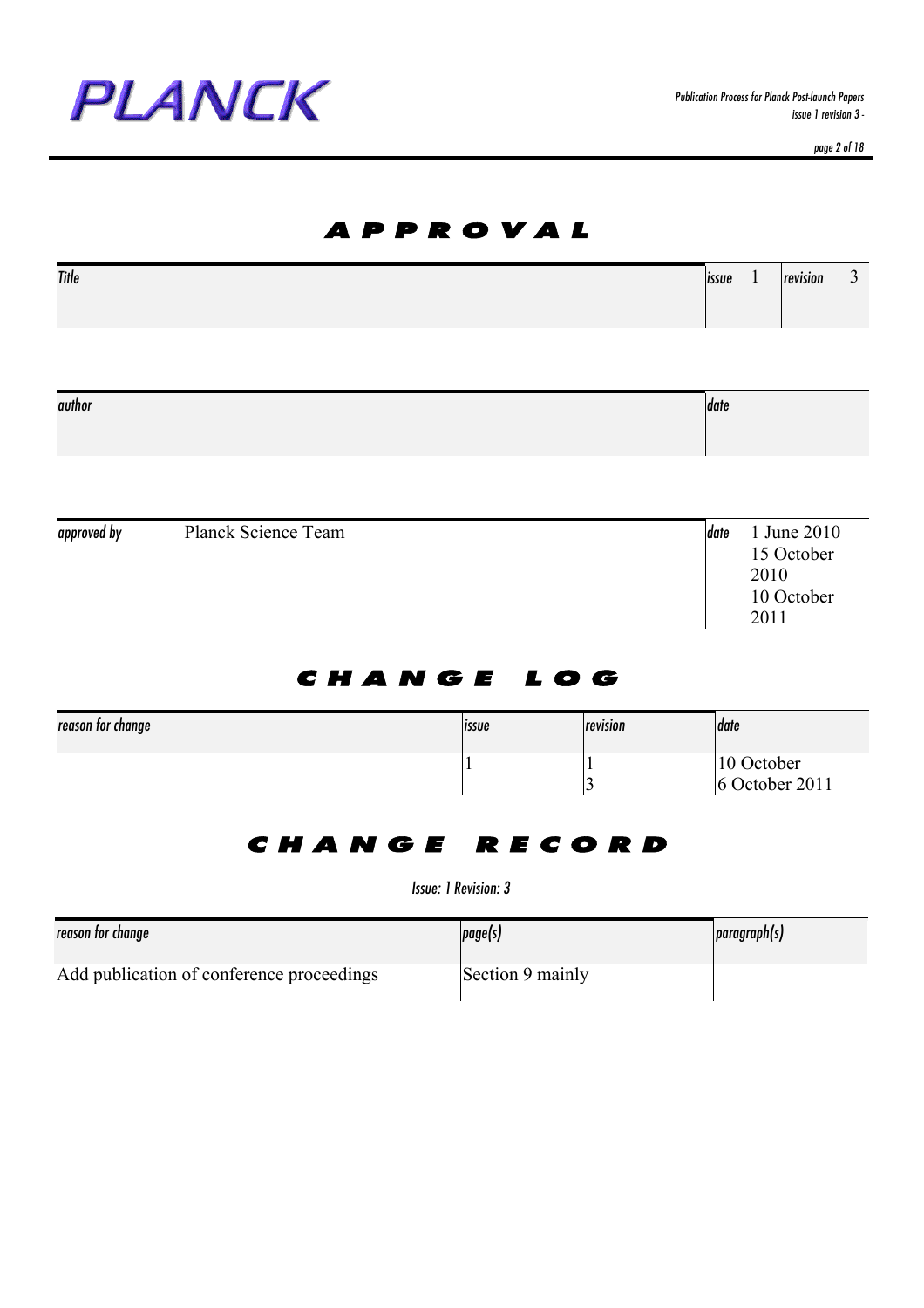

page 3 of 18

#### TABLE OF CONTENTS

| $\mathbf 1$             | <b>SCOPE</b><br>$\overline{\phantom{0}}$ 5 |  |
|-------------------------|--------------------------------------------|--|
| $\overline{2}$          |                                            |  |
| 3                       |                                            |  |
|                         | 3.1                                        |  |
|                         |                                            |  |
| $\overline{\mathbf{4}}$ |                                            |  |
|                         | 4.1                                        |  |
|                         | 4.2                                        |  |
|                         | 4.3                                        |  |
|                         | 4.4                                        |  |
| 5                       |                                            |  |
| 6                       |                                            |  |
|                         | 6.1                                        |  |
|                         | 6.2                                        |  |
|                         | 6.3                                        |  |
|                         | 6.4                                        |  |
|                         | 6.5                                        |  |
| $\overline{7}$          |                                            |  |
|                         | 7.1                                        |  |
|                         | 7.2                                        |  |
|                         |                                            |  |
|                         | 7.3.1                                      |  |
|                         | 7.3.2                                      |  |
|                         | 7.3.3                                      |  |
|                         | 7.5                                        |  |
|                         |                                            |  |
| 8                       | <b>PUBLICATION.</b>                        |  |
|                         | 8.1<br>8.2                                 |  |
|                         | 8.3                                        |  |
|                         | 8.4                                        |  |
|                         |                                            |  |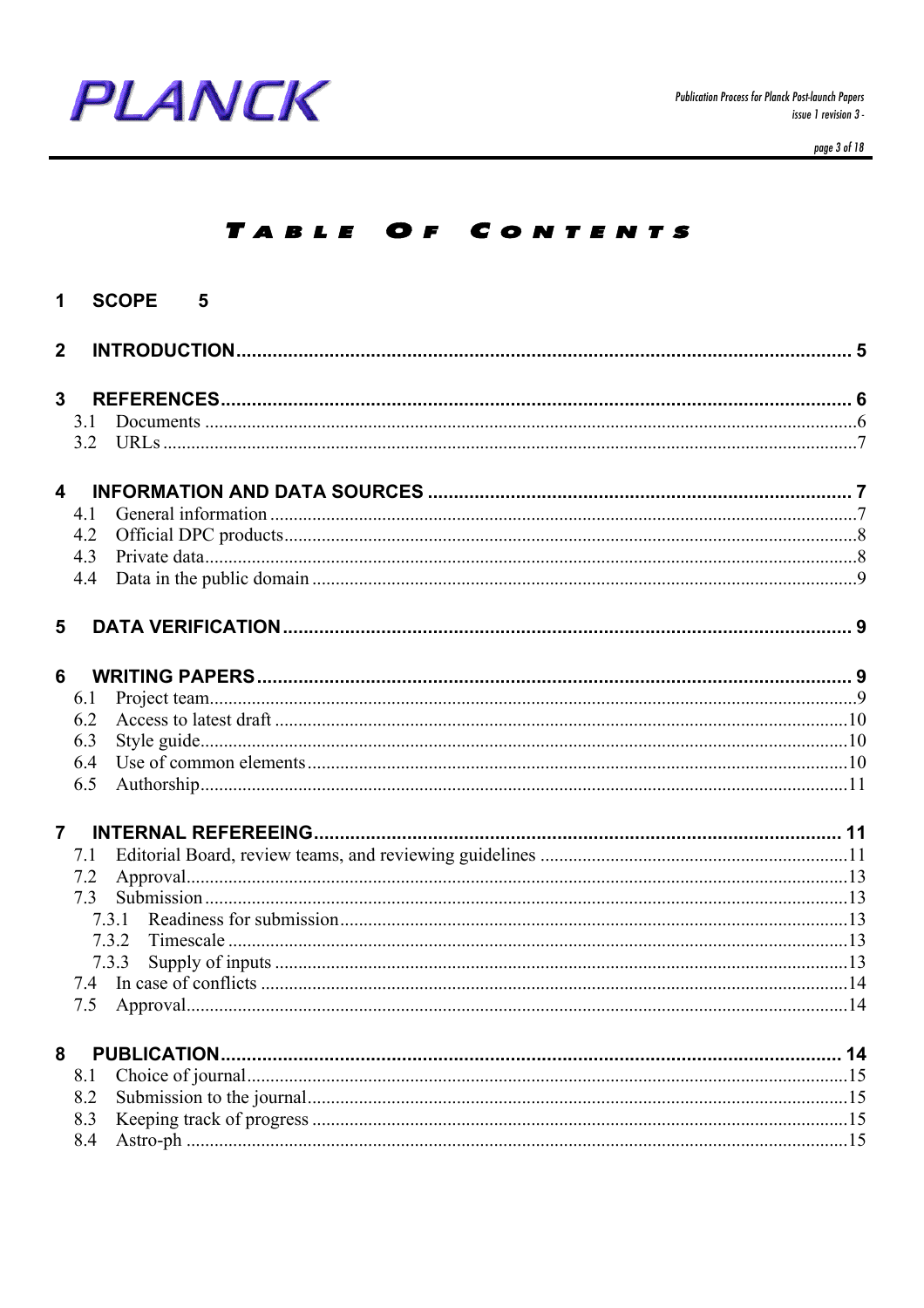

*page 4 of 18*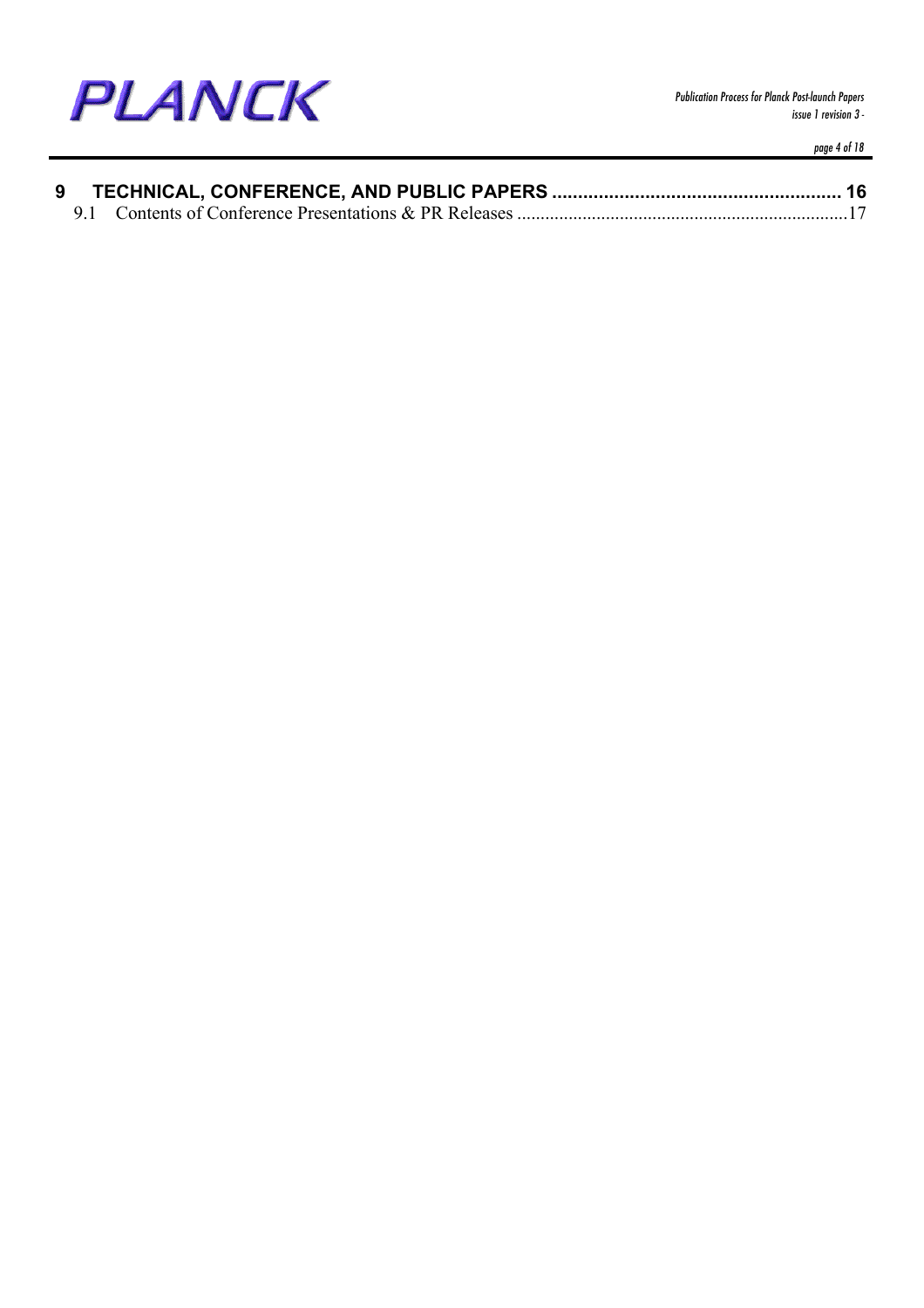*Publication Process for Planck Post-launch Papers issue 1 revision 3 -*

*page 5 of 18*

#### **1 SCOPE**

PLANCK

 $\overline{a}$ 

This document details the process leading to the publication of Planck papers based on proprietary data in the post-launch era. The general rules for public communication are given in Planck/PSO/2007-034.

# **2 INTRODUCTION**

Planck/PSO/2005-022, which specifies the data rights etc. for all Planck Scientists, defines the different categories of Planck papers expected from the mission:

- **1. General papers**: originating from the Planck Core Programme, including papers describing the deliverables specified in the Planck Science Management Plan
- **2. Special papers:** describing other, more limited results than the General papers.
- 3. **Technical papers:** describing the design and performance of the Planck instruments, algorithms, software, operations, and Data Processing Centres.
- **4. Public papers:** to describe Planck and its results for the general public.
- **5. Conference papers:** to be published in conference proceedings.
- 6. **Internal reports:** for communication within the Planck Collaboration of scientific and/or technical information as part of the Planck data reduction and preparation of the release data packages.
- 7. **Industrial papers:** technical papers only referring to Planck scientific performance through published papers.

General papers correspond at first approximation one-to-one to the Projects set up by the Planck Science Team starting in 1999, though many of these Projects plan to produce more than one paper. The list of Projects is available at http://www.rssd.esa.int/index.php?project=PLANCK&page=workgroup.

Special papers may be proposed at any time to the Science Team and can be agreed on an ad-hoc basis. Special papers must be associated to an existing Project, or a new Project must be created<sup>1</sup>.

General and Special papers will be published in one of the main astronomical journals under coordination by the Planck Science Team, as described in the rest of this document.

Technical, Conference, and Public papers are expected to be published by other vehicles than the main astronomical journals, e.g. more specialised technical journals, conference proceedings, popular magazines, web sites, etc. The approval process for communicating unpublished materials in conferences and PR events is outlined in Section 9.

<sup>1</sup> Criteria for creating new Projects are described in a document to be written.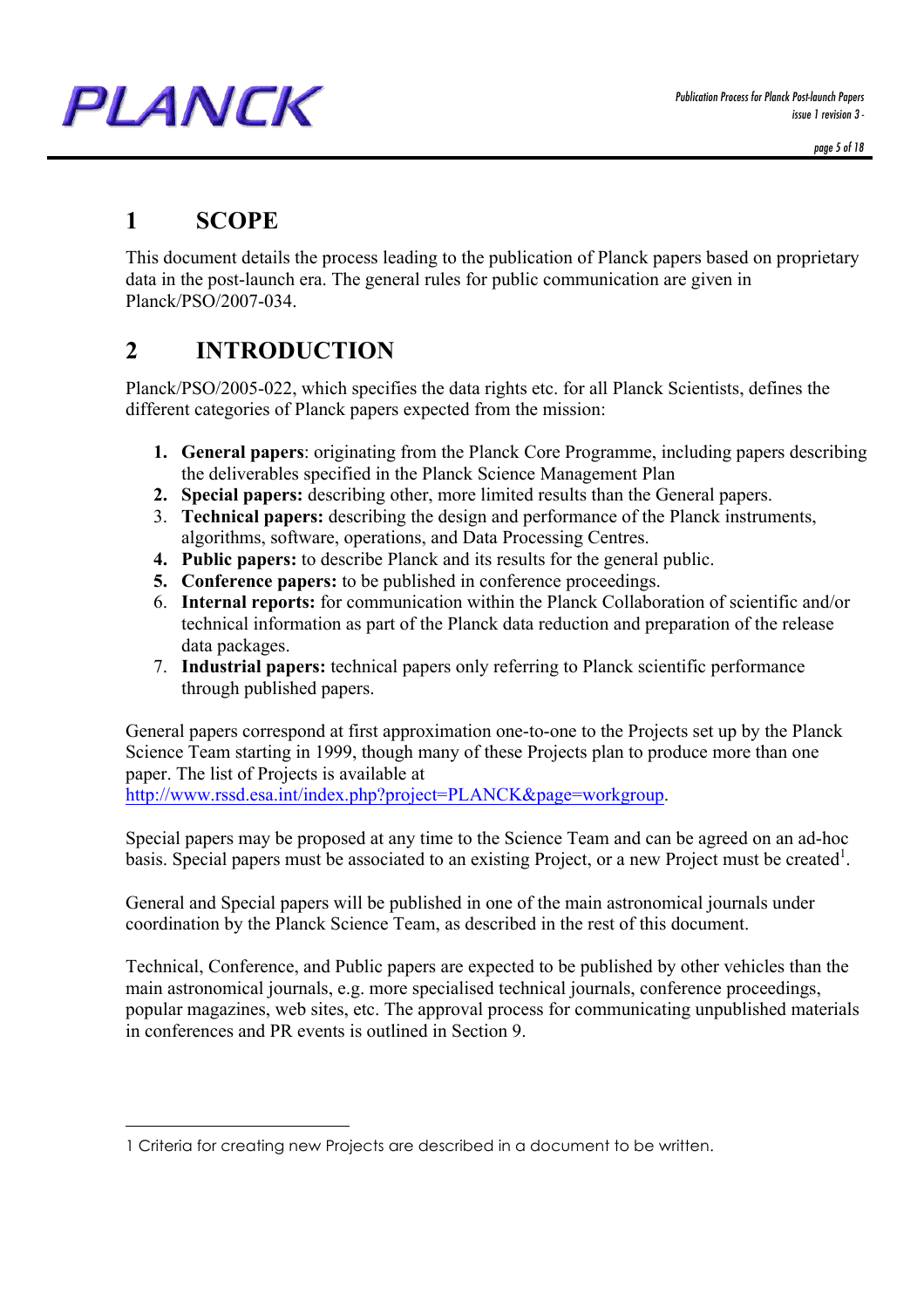

Internal reports by definition do not require internal refereeing and therefore this document does not apply to them. There should be very few Industrial reports in the post-launch era and they will be dealt with on a one-by-one basis.

A list of planned papers (including at least all General and Special papers, and as complete as possible in the other categories) is maintained in the Publication Management Portal<sup>2</sup> (PMP).

The publication process described in this document applies to all the above categories of papers except Internal Reports and Industrial papers. However, Technical, Conference, and Public papers will be subjected to a different level of internal refereeing than General and Special papers.

It is useful to note that this document applies to papers based on proprietary Planck data, i.e. data that have not yet been publicly released and are subject to proprietary rights. Any papers based on *public data only* are not required to be coordinated or approved by the Planck Science Team. However, any use in the paper of knowledge developed inside the Planck Collaboration, or of resources developed or provided by the Planck Collaboration, automatically implies that it becomes subject to the process here described.

Papers that are not based on Planck data, but that describe methods developed within the Planck Collaboration and that are used to generate official DPC products, are also subject to this process. Papers that describe methods which are not used to generate official products are not subject to the process here described; and these papers have to make it clear that their authors and the results described are not representing the Planck Collaboration in that context.

To prevent misunderstandings, Methods papers or Public-data-only papers authored by members of the Planck Collaboration which are believed not to be subject to this policy, shall be submitted to the Planck Editorial Board to be certified as such, before they are submitted to a journal.

#### **3 REFERENCES**

#### *3.1 Documents*

 $\overline{a}$ 

- Planck Science Management Plan, ESA/SPC(2004)10
- Planck Conference Management Guidelines, 23-05-2008
- Policies for Planck Scientists: Data Rights and Publications, Planck/PSO/2005-022, 11-02- 2009
- Communications Policy for Planck: Public Release of Information, Planck/PSO/2007-034, 6-12-2007
- Policies for Planck: Observations of Planck Sources with Other Facilities, V0.5, 13-09-2009
- Style Guide for Planck Publications, latest version (available from thePMP)

<sup>2</sup> http://www.sciops.esa.int/index.php?project=PLANCK&page=Planck\_Publication\_Management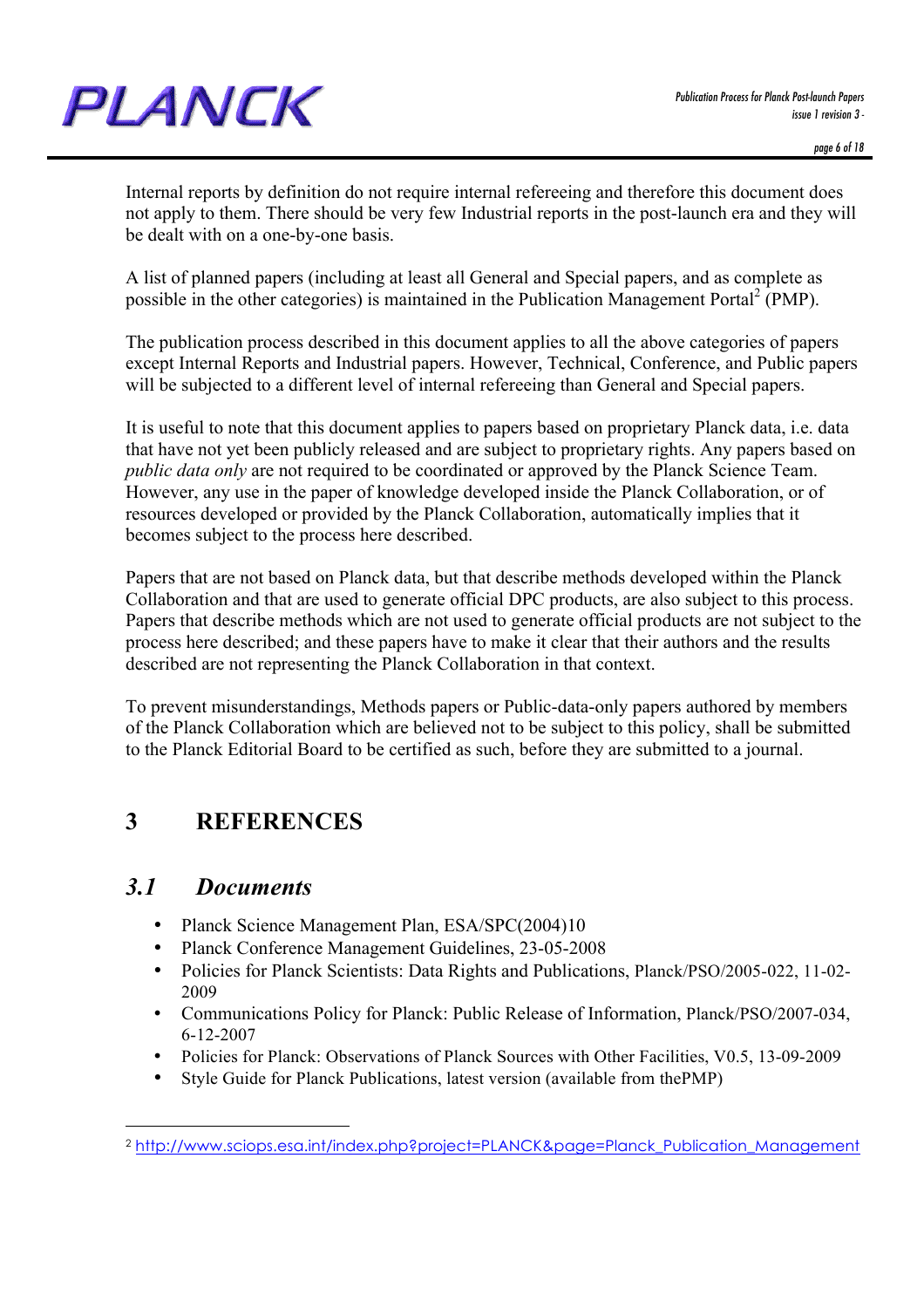

To be written:

• *Criteria for creating new projects*

# *3.2 URLs*

PLANCK

- List of Planck Projects and Teams: http://www.rssd.esa.int/index.php?project=PLANCK&page=workgroup
- Materials for use in approved conference talks and papers: http://www.rssd.esa.int/llink/livelink/open/2819829
- Publication management portal (PMP) (http://www.sciops.esa.int/index.php?project=PLANCK&page=Planck\_Publication\_Manag ement ), which is the official source for:
	- o List of Planck Papers, organized by category [including associated Review Teams, link to latest draft (e.g. wiki. Livelink area), planned date of submission to journal, link to list of co-authors etc]
	- o List of current Official DPC Products and Ancillary Data
	- o List of bona-fide public archives
	- o Schedule of 6-monthly releases
	- o Schedule of submission of paper groups
	- o Repositories of:
		- ! Author and institute database.
		- ! References (bibtex database)
		- Standard Acknowledgments
	- o Composition of the Editorial Board

# **4 INFORMATION AND DATA SOURCES**

Only General, Special and Technical papers may include as input sources Planck data which have not yet been published or released.

# *4.1 General information*

To avoid duplication of information and internal contradictions, all Planck papers must refer to the greatest extent possible to already published Planck papers, or to other Planck papers planned for simultaneous submission to journals.

At the time this document is being written, the best set of reference papers are the "Planck prelaunch status" papers.

A standard set of papers which shall normally be referenced will be included in the main bibtex reference database.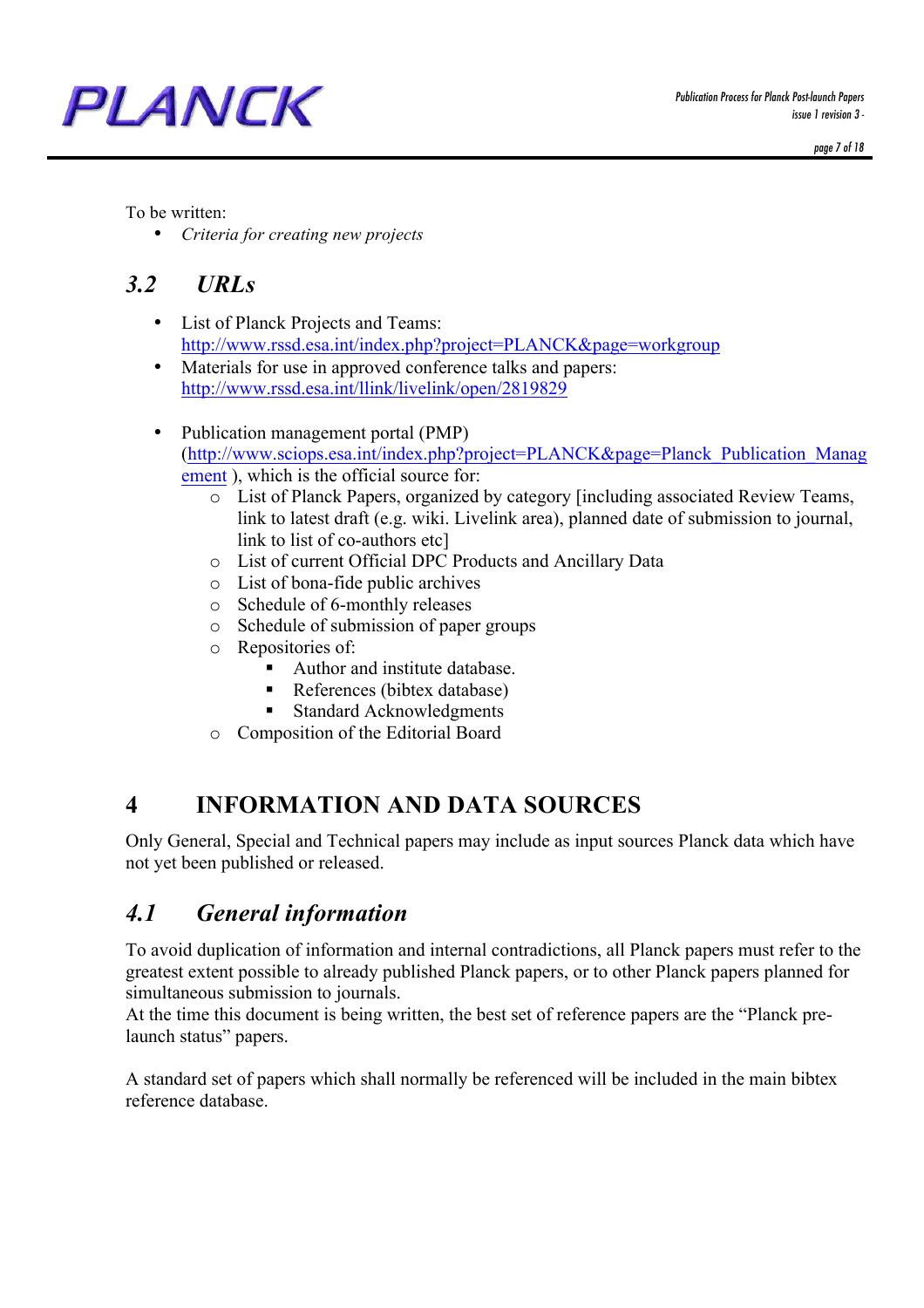#### *Publication Process for Planck Post-launch Papers issue 1 revision 3 -*

PLANCK

*4.2 Official DPC products*

All Planck General, Special and Technical papers shall use as basic starting point data products which are (a) generated using DPC-validated pipelines which have been run by the DPCs with the full available traceability and quality assurance infrastructure; (b) considered by the Planck DPCs as achieving the highest quality at that time, i.e.:

- A data product made available as part of the latest "6-monthly internal release"<sup>3</sup>. If the 6monthly data products do not have the quality level needed for a specific science project, e.g. non-CMB-removed maps are required, the official DPC-produced maps used to generate the latest 6-monthly release (accessible only to Core Team members) should be the starting point (example: DX4 instead of DR2). This should be the case only in exceptional situations.
- For the CMB component specifically (which is not distributed with the 6-monthly releases and is accessible only to Core Team members), the product used to generate the latest 6 monthly release, and any other CMB maps or products produced by the DPC for specific purposes
- Ancillary data which is held within a DPC and has been validated by it
- Simulated data which is held within a DPC and has been validated by it.

A current list of the "Official DPC products" which can be used without further validation as data sources for Planck papers is maintained in the Publication Management portal.

Until a paper has been successfully internally reviewed and submitted to a journal, any updates in the official DPC products requires that:

- The results of the paper must be re-processed using as inputs the updated official products or
- It must be demonstrated that the results of the paper are not affected by the update in the official products.

It is stressed that the "6-monthly" products may be generated at more frequent intervals. In particular, corrections to a particular set of products may occur at any time. In these cases the list will be updated to include the corrections, and the newer products become the official ones which have to be used as inputs.

# *4.3 Private data*

Any data which are not an Official DPC Product (see section 4.2) and are used as a source for a Planck paper are considered Private data. This includes inter alia:

- Results of further processing of Official DPC products
- Ancillary data not held within the DPCs
- Simulated data not held within the DPCs
- Etc.

 $\overline{a}$ 

<sup>3</sup> The latest schedule for release of 6-monthly products can be found via the PMP.lThe products are available directly from the Planck Internal Archive (PIA) interface.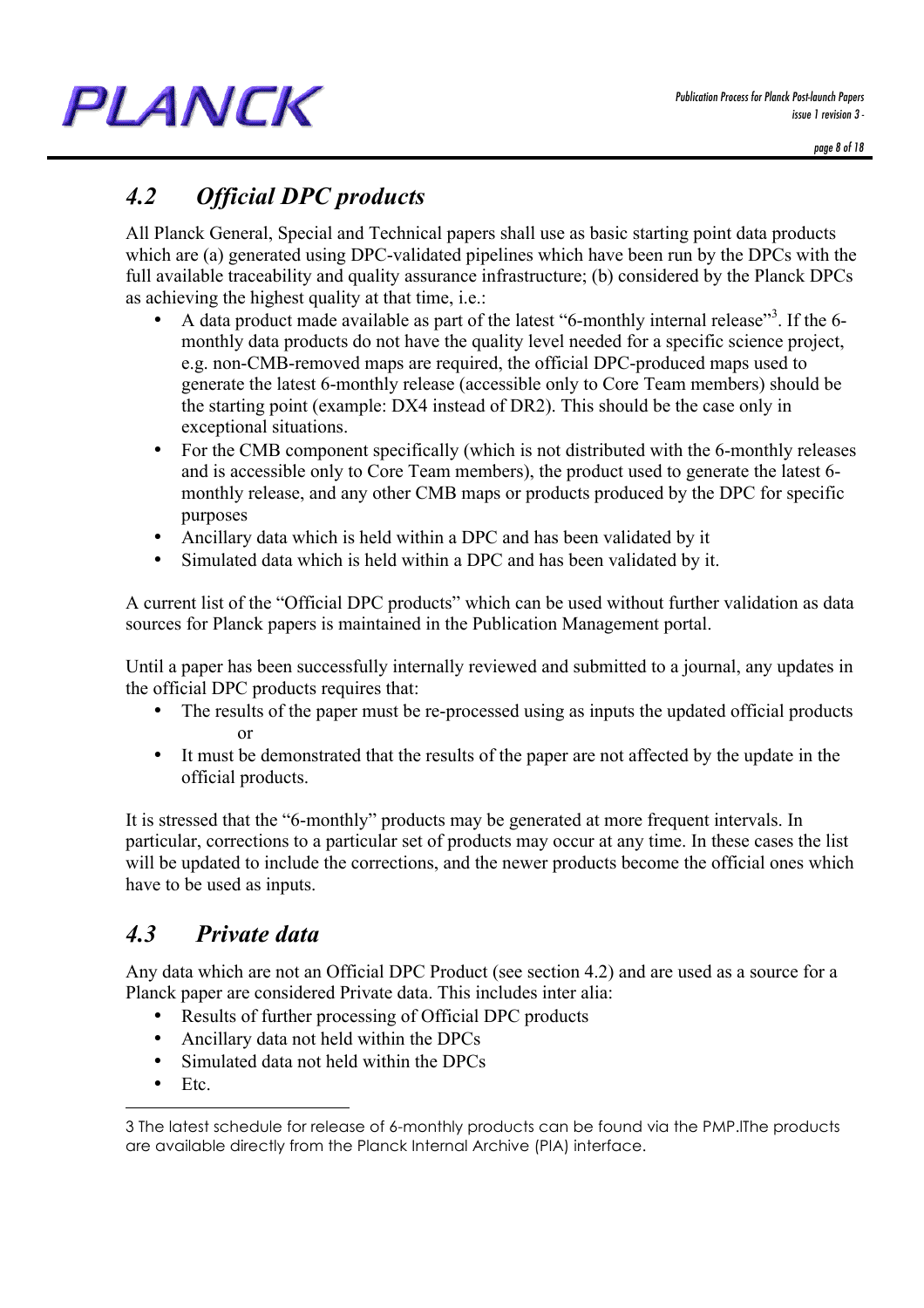### *4.4 Data in the public domain*

Ancillary data which are obtained from bona-fide astronomical archives may be used as data sources for Planck papers, if they are not re-processed in any way.

Bona-fide astronomical archives include:

- SIMBAD
- NED
- IPAC
- LAMBDA
- HEASARC

In case of doubt whether an archive can be considered bona-fide, the Editorial Board shall be consulted.

# **5 DATA VERIFICATION**

Official DPC products used as sources in the paper require no further verification.

Private data must be validated by the project team to achieve very high reliability. The validation process must be agreed with the review teams in advance as much as possible. If not described in the paper itself, the validation process and its results shall be described separately as an Internal Report and submitted for review together with the draft paper.

Ancillary data which is obtained from bona-fide astronomical archives and not re-processed for the purposes of the paper, will not require further verification.

# **6 WRITING PAPERS**

# *6.1 Project team*

Each planned paper is produced by a Project within the Planck programme (http://www.rssd.esa.int/index.php?project=PLANCK&page=workgroup). The team of people appointed by the Science Team to each Project, led by the Project Team leader, has the task and responsibility to write the corresponding papers.

Other members of the Planck Collaboration may of course contribute to the writing of the paper, with prior agreement of the respective Project leader.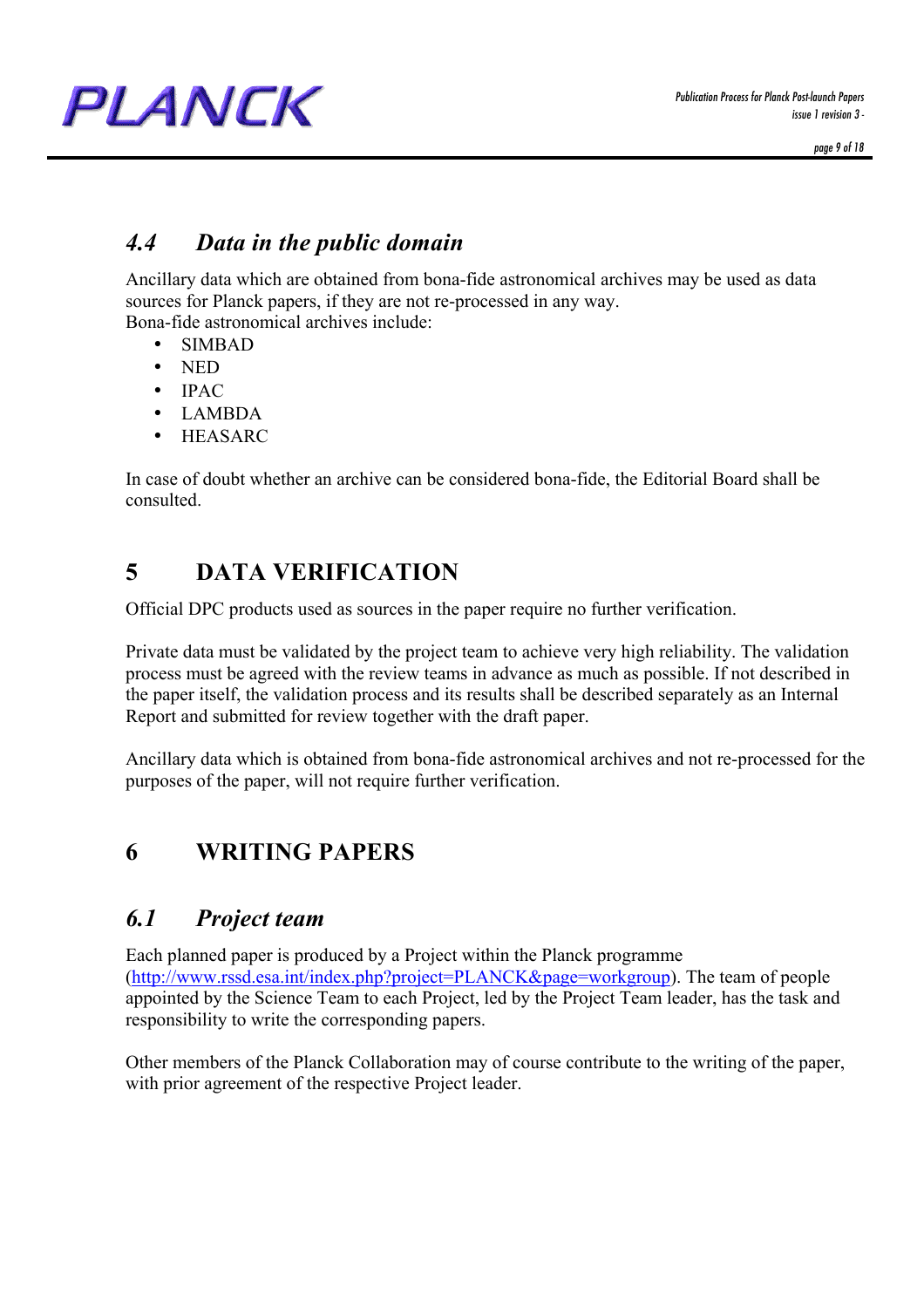# *6.2 Access to latest draft*

The Project Team leaders have the responsibility to ensure that the paper drafts are distributed to and discussed with the whole Project Team.

It is recommended – but not required - that early drafts of the paper are written in the form of a wiki to which all the Project team members have read and write access<sup>4</sup>. The Core Teams (for STled papers) or the entire Planck collaboration (for product and other papers) will be given read access to the latest draft of the paper as soon as a detailed outline and a reasonable fraction of the contents is included. The latest draft (in whatever form: wiki, pdf, etc) shall be kept in a location that provides the required visibility and is pointed to from the  $PMP<sup>5</sup>$ .

Internal review teams shall be given access to the draft after it is submitted to the internal refereeing process, if they do not already have such access.

# *6.3 Style guide*

 $\overline{a}$ 

A Style Guide for Planck papers and a latex style file is available via the PMPl.

# *6.4 Use of common elements*

The paper shall make use of some elements which are managed in common and will be made available via the Publication Management portal:

- Author and institute database. This database will be the official source of information on: author name spelling, institute addresses, and papers on which each person's name will appear as co-author.
- Reference database: a bibtex file.
- Standard Acknowledgments, to be included in all papers.

General papers which are submitted in groups will make reference to this fact in their title, e.g. "Planck first year: …". The precise wording in each case will be decided by the Planck Science Team.

4 The Project leader may choose to restrict further write access to make the process more manageable, especially in the case of large Project teams. To set up a wiki with access control linked to the Planck people database, please send an email to Planck publication management@rssd.esa.int.

<sup>5</sup> The Project leader is responsible to ensure that the link in the Publication Management portal is up to date.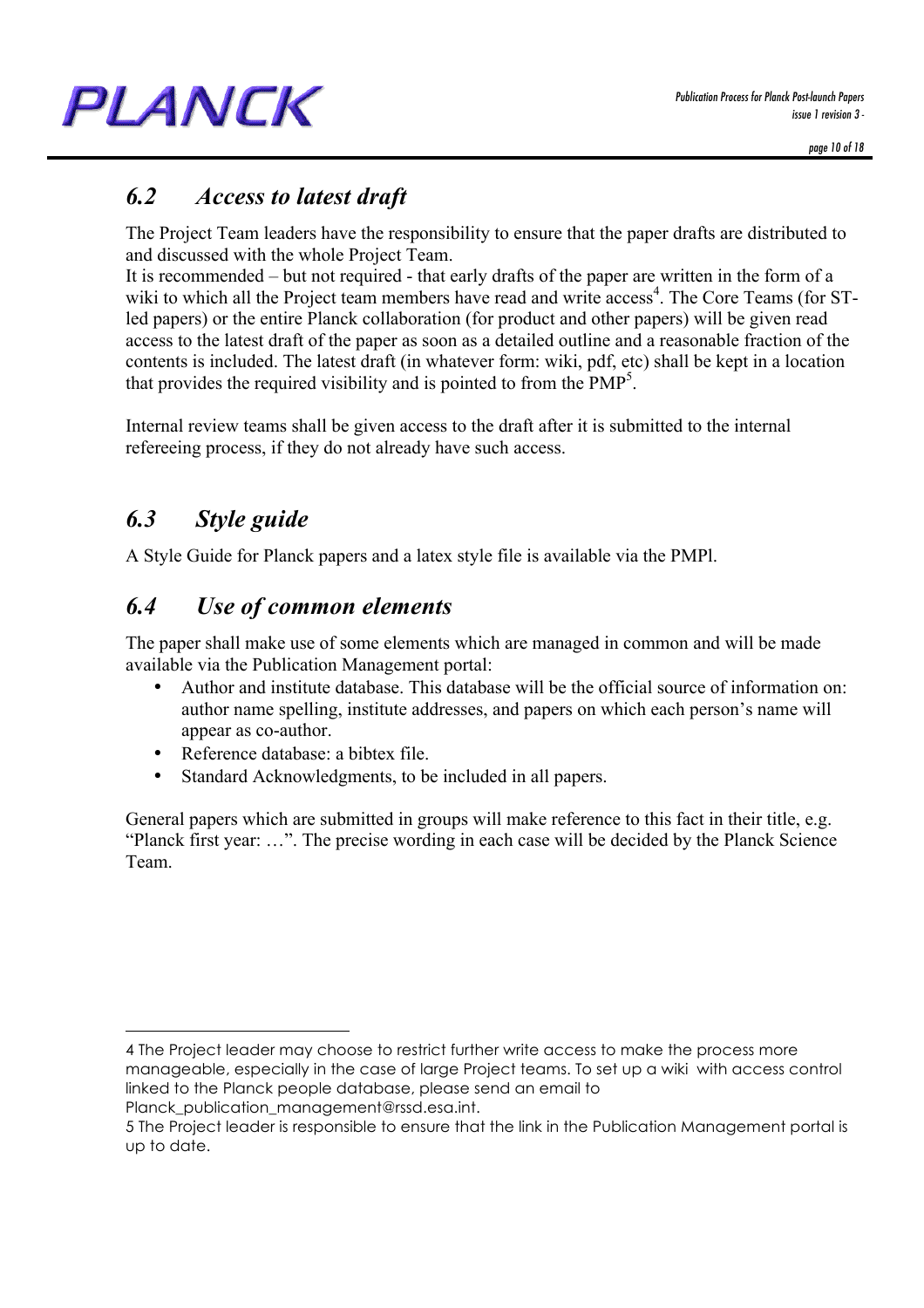# *6.5 Authorship*

The authorship rules for Planck papers are established in "Policies for Planck Scientists: Data Rights and Publications, Planck/PSO/2005-022, 11-02-2009". Each Planck paper will have a different list of authors since:

- Planck Scientists have the right to sign all General papers
- Members of Projects who are not Planck Scientists are authors only of specific papers
- Papers produced by Special projects have limited authorship
- Technical, Conference and Public papers have limited authorship
- External collaborators have the right to sign papers in which they have participated according to an approved MoU.

The list of authors for each paper will be established at an early time on the basis of the established authorship rules, and made visible to the rest of the Collaboration. The final list will be approved by the Planck Science Team.

All papers following the alphabetic ordering policy of Planck shall start the author list with the words "Planck Collaboration:", e.g. (Planck Collaboration: Aardvark, E., Astronomer, A., …). A footnote will indicate a single corresponding author, in charge of interacting with the journal editors and answer reader queries. The corresponding author will by default be the Project leader as defined in the Planck People database; however, the Project Team may propose another name from within the Team.

# **7 INTERNAL REFEREEING**

All Planck papers are products of the Planck Collaboration. Therefore, they must be subjected to internal review and approval before they can be submitted to any publication vehicle.

# *7.1 Editorial Board, review teams, and reviewing guidelines*

An Editorial Board will be put in place, consisting of  $\sim$ 10-15 senior members of the Planck Collaboration, whose task will be to ensure that all Planck General and Special papers are internally reviewed in a thorough, consistent, and coherent manner. The basic role of the Editorial Board will be to

- ensure that all Planck papers are internally reviewed before submission to astronomical journals in a thorough, consistent, and coherent manner
- ensure that all Planck papers are consistent with each other, coherent, have minimal overlap, and have a consistently high quality standard
- make recommendations to the Science Team on the readiness of papers for publication.

The Editorial Board will be coordinated by the Planck Survey Scientists (G. Efstathiou and C. Lawrence). Other members of the Science Team will not be members of the Editorial Board, but will have a standing invitation to observe its activities.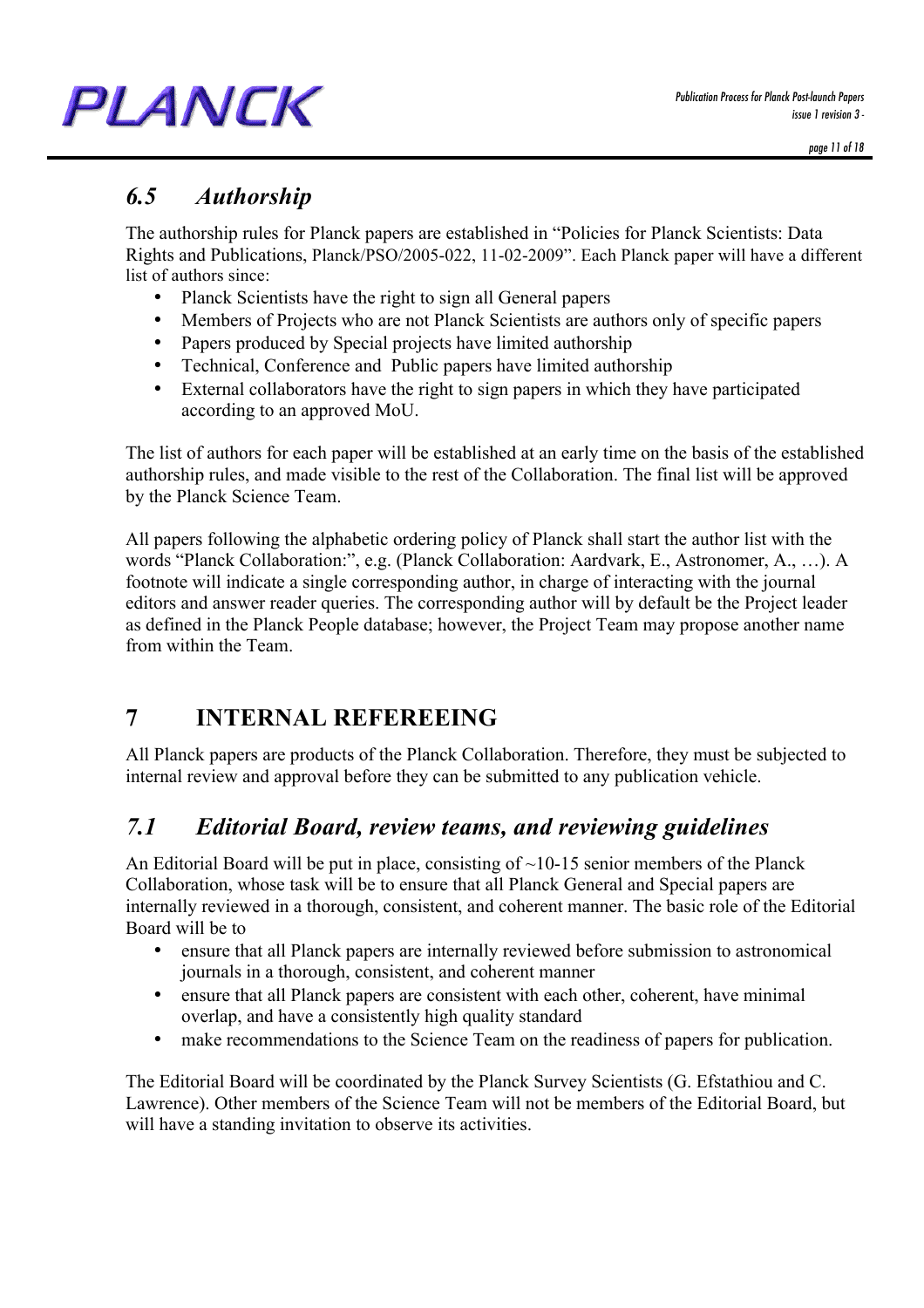The composition of the Editorial Board will be made visible to the Planck Collaboration.

The Editorial Board will appoint review teams to each Project, in consultation with the Science Team for ST-led papers, and the WG coordinators for WG-led papers. The detailed review procedure and the composition of the review teams will depend on the category of the paper and the specific Project producing it, and the Editorial Board may adjust it as it finds appropriate. The following are guidelines for appointing review teams which may be used by the Editorial Board depending on practical constraints:

- Review teams for General and Special papers arising in WGs 5, 6, 7 and Technical papers will be formed from 2–3 members of the Collaboration knowledgeable in the area but typically not leading participants in that specific project Working group coordinators will be asked to recommend expert reviewers.
- Review teams for Product description papers and General and Special papers in ST-led science areas (CMB Cosmology and Non-gaussianity) will consist of 3-4 experts in the area, of which at least 2 should be members of the Editorial Board.

The Science Team reserves the right to appoint external scientists to any of the review teams, when deemed necessary and in consultation with the Editorial Board. In these cases a confidentiality agreement will be required.

Under the direction of the Editorial Board, papers will be reviewed for:

- Inputs and Numerical Results: the review team will verify all the data sources used, especially the Private data, i.e. that the data sources are either official DPC products or otherwise, that the verification plans agreed in advance with the review team (Section 5) have been successfully completed.
- Science content and conclusions: the emphasis will be put on robustness and credibility of the results
- Consistency, coherence, and overlap with other Planck papers, both at area level (e.g., Products, CMB Cosmology, WG), and at Planck level
- Style and language, i.e., adherence to the Planck Style Guide.

The findings of the review team will be communicated clearly and in detail to the whole Project team. This can be done by means of a written report or by a presentation, but a written record of the review proceedings must be made.

The Project team will respond to the Review team by updating the draft paper. The process will be repeated until both Review and Project team are satisfied. A summary of each step will be reported to the full Editorial Board. If the iterative process between Review team and project team does not converge, both teams will be invited to present their case to the Editorial Board for resolution.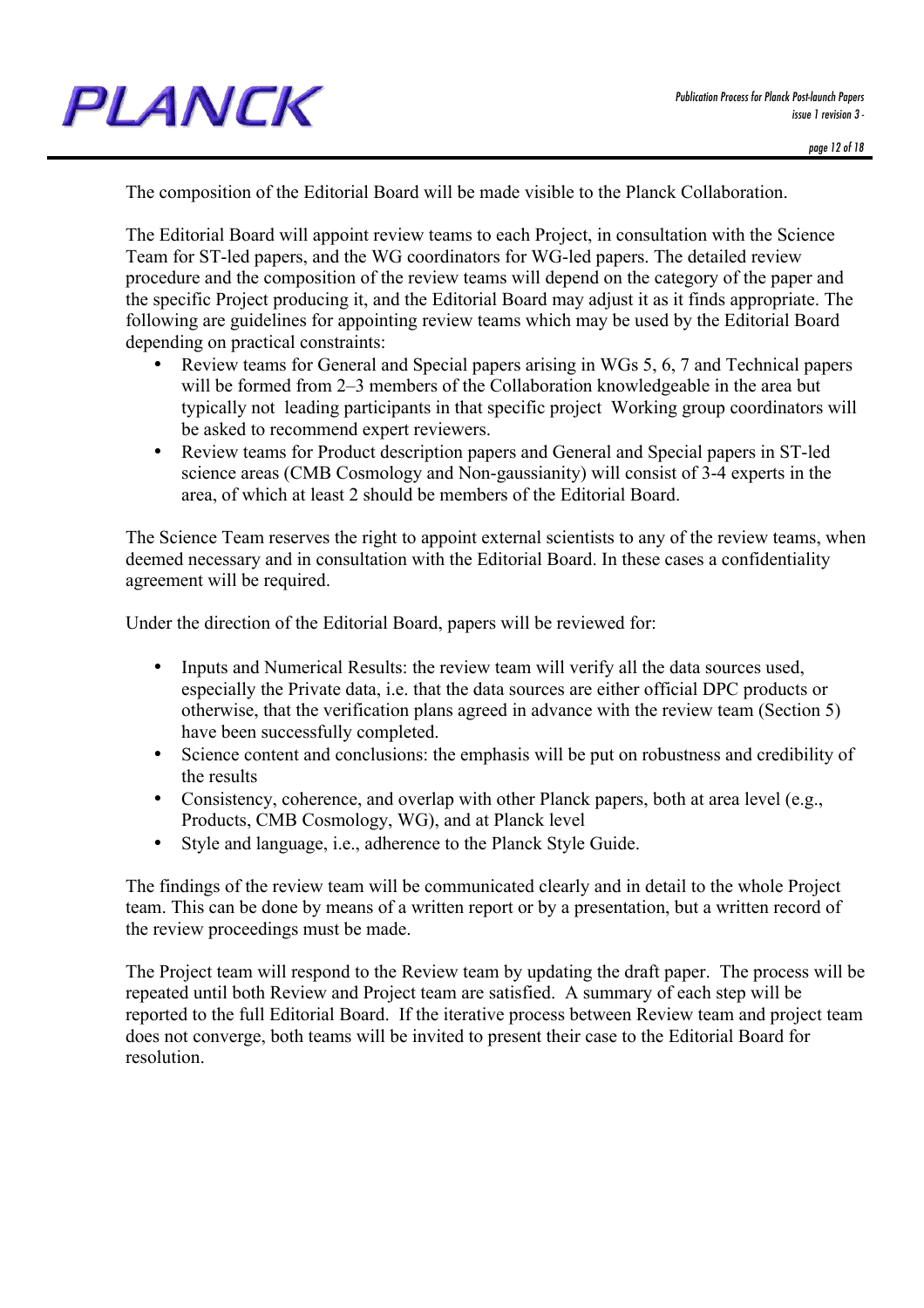*Publication Process for Planck Post-launch Papers issue 1 revision 3 -*

# PLANCK

# *7.2 Approval*

The Science Team will make the final decision regarding the readiness of any paper to be submitted to a publication vehicle, e.g. astronomical journal.

If the Science Team decides that a paper is not ready to be submitted, a detailed justification of this will be provided to the Project Team together with recommendations which if implemented would make it acceptable.

# *7.3 Submission*

The draft of a Planck paper shall be submitted for internal refereeing by the Project leader to the Editorial Board.

#### 7.3.1 READINESS FOR SUBMISSION

Before submitting the draft paper for internal review, the Project Leader shall ensure that the contents of the paper:

- Are generally agreed by the members of the Project Team involved, and any significant dissent has been addressed in depth.
- Have been discussed at a larger level than the Project Team, i.e. Working Group for Projects in WGs5, 6, 7; and Core Teams for ST-led projects, and any serious challenges as to their contents have been addressed.

#### 7.3.2 TIMESCALE

The paper shall be submitted for internal review typically three months before the date at which it is planned to submit the paper to a journal. Earlier submissions are encouraged.

Exception: Conference and Public papers shall be submitted one month before the date at which the paper has to be submitted.

The Science Team shall make available well in advance a schedule for the publication process of group submissions.

#### 7.3.3 SUPPLY OF INPUTS

The submission of the draft paper shall include:

- A pdf of the paper in the format required by the target journal or publication
- A list of all the data sources used (Official and Private) and how to access them
- Internal reports describing the validation of Private data used as sources in the paper (if the validation is not described in detail in the paper itself).

Any numerical results used in the paper will be made available on request from the review teams or the Planck Science Team.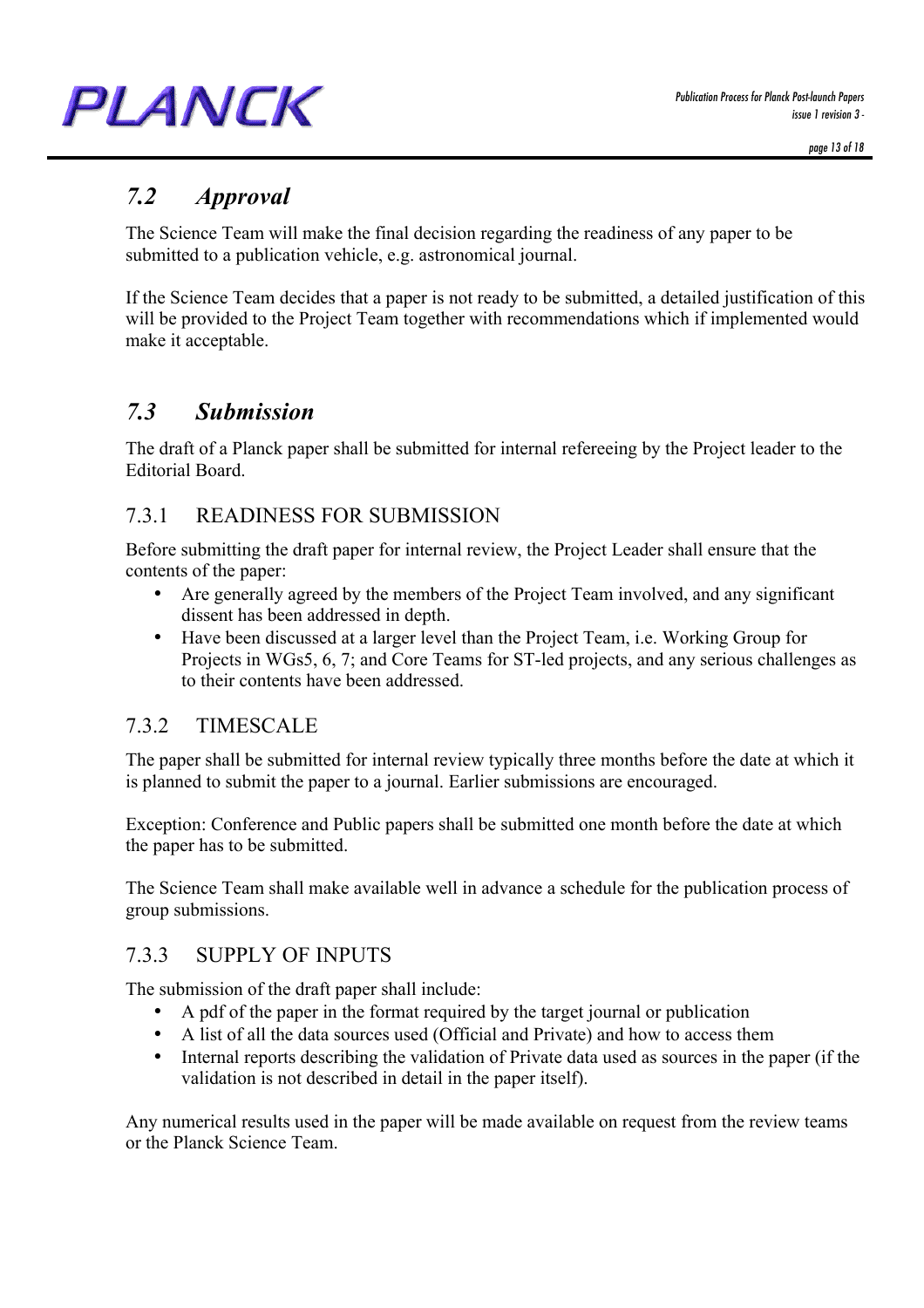In addition, in the case of Conference papers, an electronic copy of the associated talk presented will also be provided for inclusion in the Conference Management Livelink area.

# *7.4 In case of conflicts*

If the iterative process between Review team and project team does not converge, both teams will be invited to present their case to the Editorial Board for resolution. If the Editorial Board cannot achieve convergence, the case will be resolved by the Science Team.

# *7.5 Approval*

For General papers, the Review team together with the Project team leader(s) will make a detailed presentation to the Editorial Board on the final outcome of the review. Special papers will similarly be presented to the Editorial Board but in a less detailed manner, to be decided on a case-by-case basis.

Based on the recommendations from the Editorial Board, the Science Team will make the final decision regarding the readiness of General and Special papers to be submitted to astronomical journals. In the case of Technical, Conference and Public papers, the Science Team will also make the final decision, but may choose to delegate this decision to appointed reviewers.

If the Editorial Board or the Science Team decide that a paper is not ready to be submitted to a journal, a detailed justification of this will be provided to the Project Team together with recommendations which if implemented would make it acceptable.

# **8 PUBLICATION**

The publication of Planck papers may be organised in groups or may take place individually. There will be at least three or four group submissions:

- one together with the public release of the ERCSC in January 2011
- one (to be confirmed) including only non-CMB areas in January 2012
- one together with the public release of "1<sup>st</sup> year data" in December 2012
- one together with the public release of " $2<sup>nd</sup>$  year data" in December 2013 (or later depending on the actual operational lifetime).

More group releases could be organised if felt necessary.

In the case of a group publication, it is required to adhere strictly to a publication schedule which will be set by the Science Team.

Papers may also be approved for individual publication depending on timeliness and interest.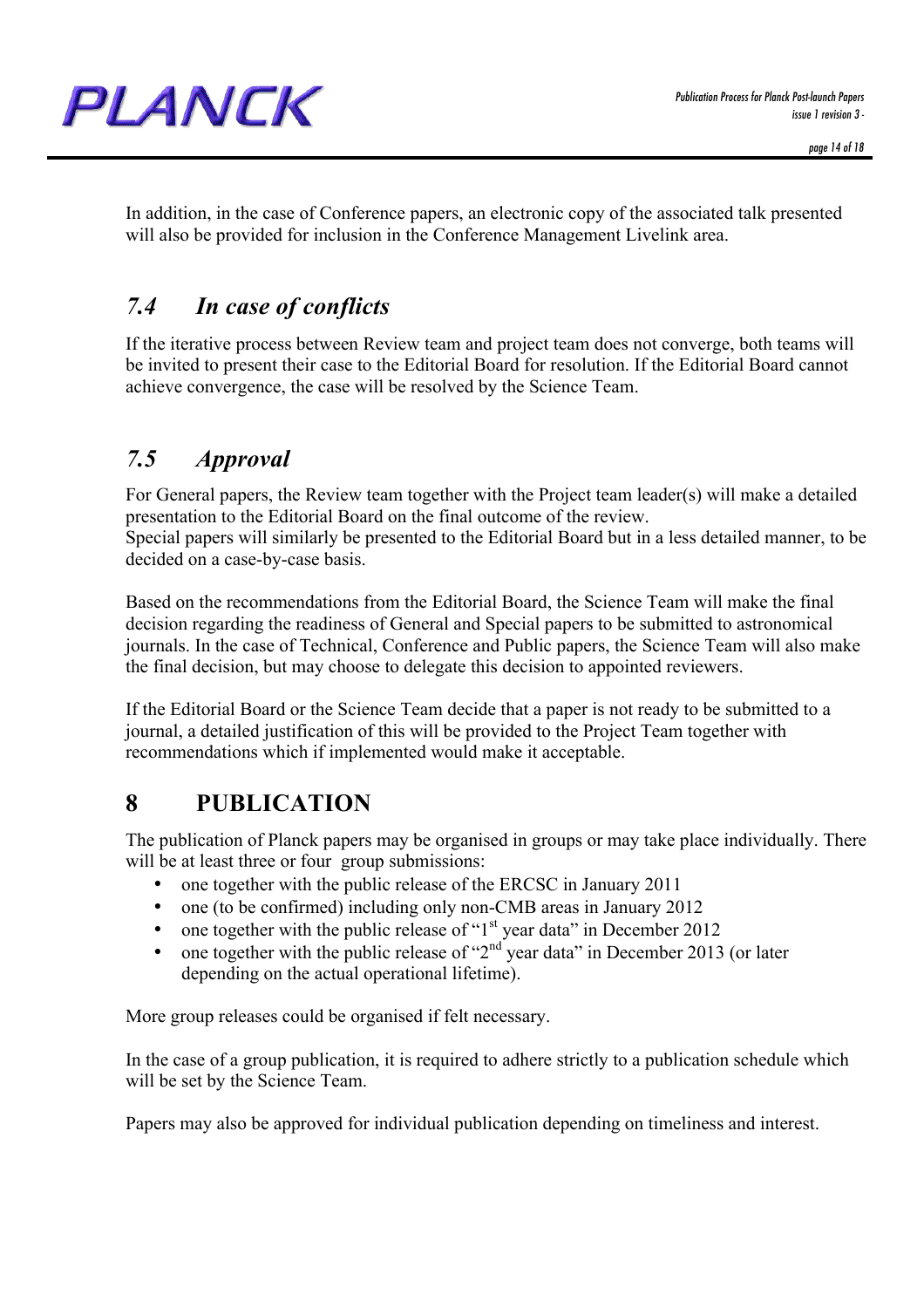Technical, Conference and Public papers are more likely to be in this class (excepting groups of papers to be published in proceedings of Planck-organised conferences).

# *8.1 Choice of journal*

The Science Team will negotiate with the main astronomical journals the terms and schedule of Planck group publications. One member of the Science Team will be appointed to be the main interface to the journal.

The baseline choice for General and Special papers at the time this document is being written is Astronomy & Astrophysics.

# *8.2 Submission to the journal*

Each Project Leader will be responsible to submit the paper(s) under his/her responsibility, at a time decided by the Science Team, and in the format required by the journal.

Prior to actual submission, a period (typically of 2 weeks) will be set aside during which the authors of the paper will have the possibility to review the final draft of the paper and decide to withdraw their name from the author list.

# *8.3 Keeping track of progress*

The Project Team leader will keep the Editorial Board and the Science Team (via the appointed journal interface person) of progress in the submission process, informing of the milestones:

- **Submission**
- Receipt of referee report
- Re-submission of paper to journal
- Notification of acceptance/rejection etc.

The nominated ST interface will keep track of the status of all papers submitted to the journal. The final version of the accepted paper shall be provided by the Project leader as soon as it is submitted.

In case the referee report recommends rejection and/or contains major requirements for changes, the Editorial Board shall be consulted by the Project leader for advice on how to proceed. The Science Team shall be kept informed and may also intervene.

# *8.4 Astro-ph*

Submission of papers to astro-ph or other electronic archives shall be done in a manner coordinated by the Science Team, i.e. no draft paper shall be submitted to astro-ph without the prior approval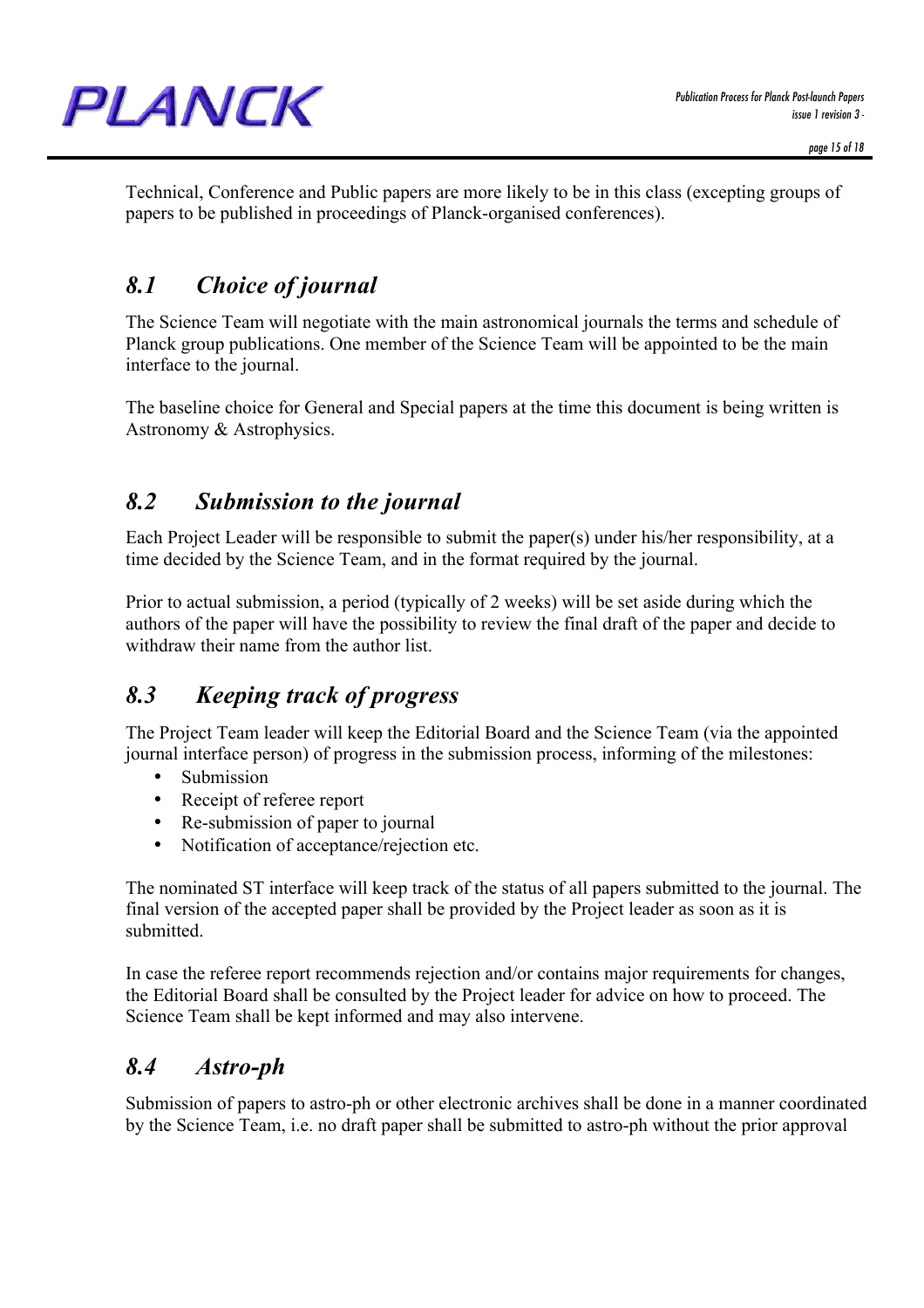

 $\overline{a}$ 

of the Science Team. Papers that are submitted in group at specific milestones (e.g. together with the release of the ERCSC in Jan 2011, with the first data release in Dec 2012, and with the second data release in Dec 2013), will be uploaded as a group to astro-ph at the time of the release. For all other papers, to the extent possible, only papers already accepted for publication by the journal shall be included in astro-ph.

#### **9 TECHNICAL, CONFERENCE, AND PUBLIC PAPERS**

Technical, Conference and Public papers will normally be subject to a "lighter" reviewing process than General and Special papers.

For Public papers, the Science Team will take over the role of the Editorial Board. In particular, the Science Team will appoint internal reviewers on a case-by-case basis.

Presentation of Planck information at a public or professional conference by a member of the Planck Collaboration requires prior approval by the Conference Committee (email to planck conferences $@rss$ d.esa.int ). It is worth re-emphasizing that Conference talks or papers should as a general rule NOT contain other than already published materials. Any exceptions to this rule<sup>6</sup> will be referred by the Conference Committee for approval to the Science Team (see also Section 9.1). Any scientific views on, or re-interpretation of data and/or results described in publications by the Planck Collaboration, which differs or goes beyond the published interpretation, shall be unequivocally labelled as personal opinions or conclusions by the presenter. The presentation shall include standard acknowledgments to Planck and the Planck Collaboration, similar to those used in Planck-organised conferences. References to the published papers on which the presentation is based shall also be included.

Conferences often require an article to be published in a proceedings volume. Any proceedings article based on a conference presentation, whose contents are based on Planck publications, and where the presenter has represented the Planck Collaboration, shall be reviewed by the Editorial Board before submission. For this purpose, the article shall be sent to the Editorial Board at least two weeks before submission. The author of such an article shall be written as "Planck Collaboration, presented by *[presenter]*". The proceedings article shall include standard acknowledgments to Planck and the Planck Collaboration, similar to those used in papers by the Planck Collaboration. References to the published papers on which the article is based shall also be included.

Conference presentations and related articles which contain a mix of materials from Planck and other publications shall be reviewed by the Editorial Board, and adjustments to the policy (e.g. author, acknowledgments) may be referred to the Science Team on a case-by-case basis.

<sup>6</sup> Only expected to be cases where technical information is communicated at specialised technical conferences.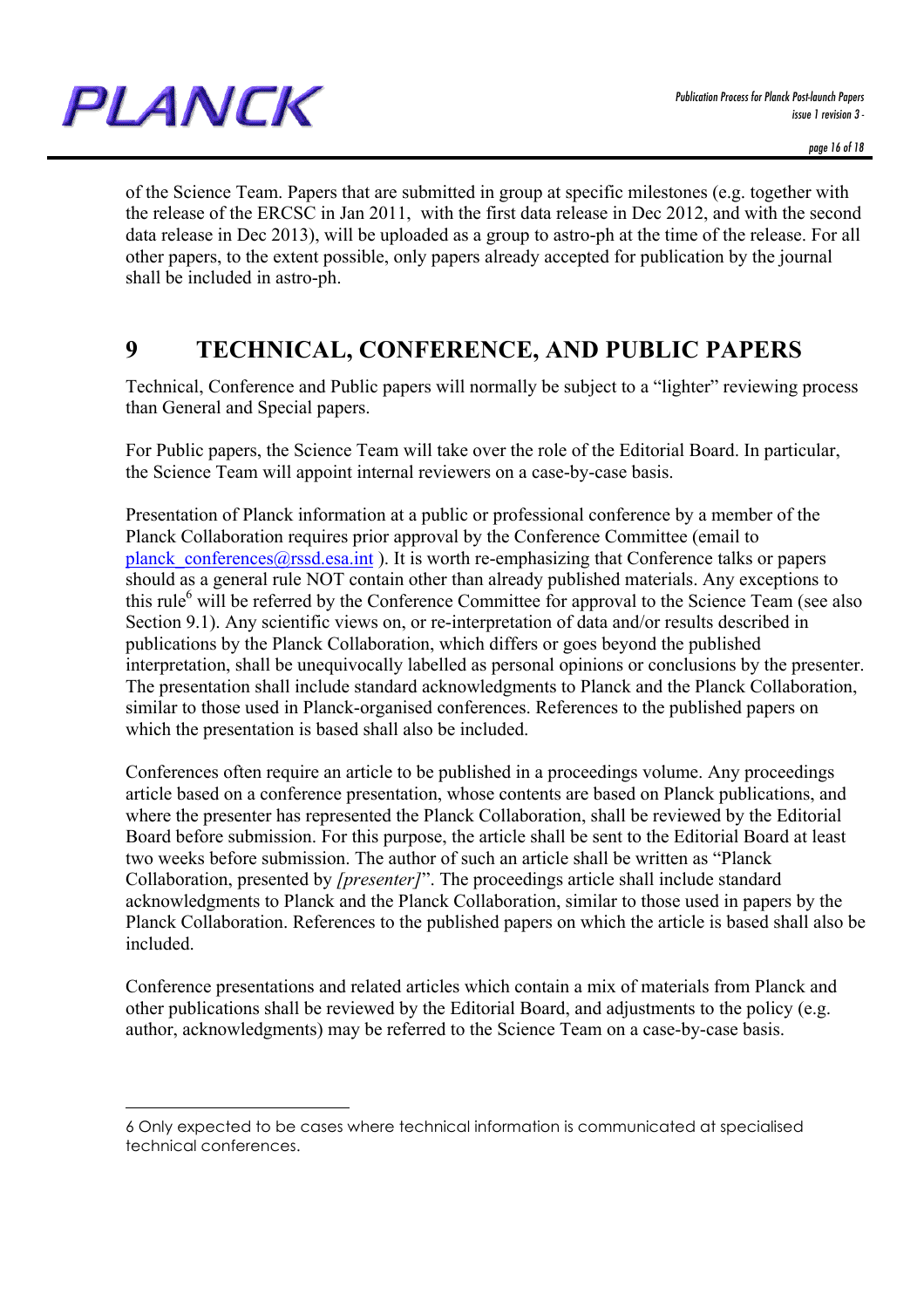# *9.1 Contents of Conference Presentations & PR Releases*

Conference and Public papers must as a general rule be exclusively based on already published and publicly available material; any deviations from this rule must be explicitly approved by the Science Team. Useable materials are made available in Livelink, URL http://www.rssd.esa.int/llink/livelink/open/2819829 .

Individuals within the Planck Collaboration may request approval for showing unpublished materials at a Conference. For this purpose two categories of requests are defined:

- 1. *Requests related to high-profile public occasions or conferences where it would profit the Planck mission to be able to show very specific unpublished materials which have high visibility potential.* Normally – but not necessarily only - Science Team members will be the presenters of such materials. These situations will be addressed by the Science Team on a case-by-case basis, i.e. approval must be obtained for each specific presenter and occasion. A request (by a Science Team member or anyone else) must be made to the Science Team with at least one week's notice. The request will be approved if at least 5 members of the Science Team (other than the requester) explicitly agree to it. On these occasions, no written or other record (e.g. viewgraphs, proceedings, video, etc) shall remain publicly available of the unpublished materials which were approved to be presented.
- 2. *Requests made by individuals that specific unpublished Planck materials be made available to be shown at all approved Planck-related presentations.* In general, these materials should be illustrative rather than establishing new quantitative scientific results. At least a month of advance notice should be given for requests in this category. The ST may request validation of the materials previous to approval. These requests must be approved by *all*  members of the ST *or* they must be approved at a ST meeting by all members present.

When considering requests for approval in either of the above categories, but especially for Category 1, due attention will be paid by the Science Team to coordination with ("PR") releases to the wider public, i.e. Planck web releases or press releases. PR releases also have to be approved by the Science Team, however they have specific constraints with regard to timescales. The usual modus operandi for PR releases will be:

- the PR release will be discussed within the Science Team and approval will be given "in principle" for the contents of the release. The Science Team will be kept informed of the preparation of final release materials, and on their initiative members of the Science Team may object to parts of the release, but feedback will not be actively solicited.
- A "quasi-final version" of the release materials (text, images) will be distributed by ESA (or the initiating entity) to the Science Team at the start of the "embargo period". The embargo period has as objective to ensure that other agencies or recognized PR partners can prepare their own PR materials and publish them simultaneously with ESA. During the embargo period, the materials to be published cannot be distributed beyond the Planck Collaboration and a limited circle of people responsible for PR aspects. Embargo times are usually of order one week, but they could be shorter depending on PR constraints. During the embargo period, the specific wording of text and some visual aspects of images/graphics may be